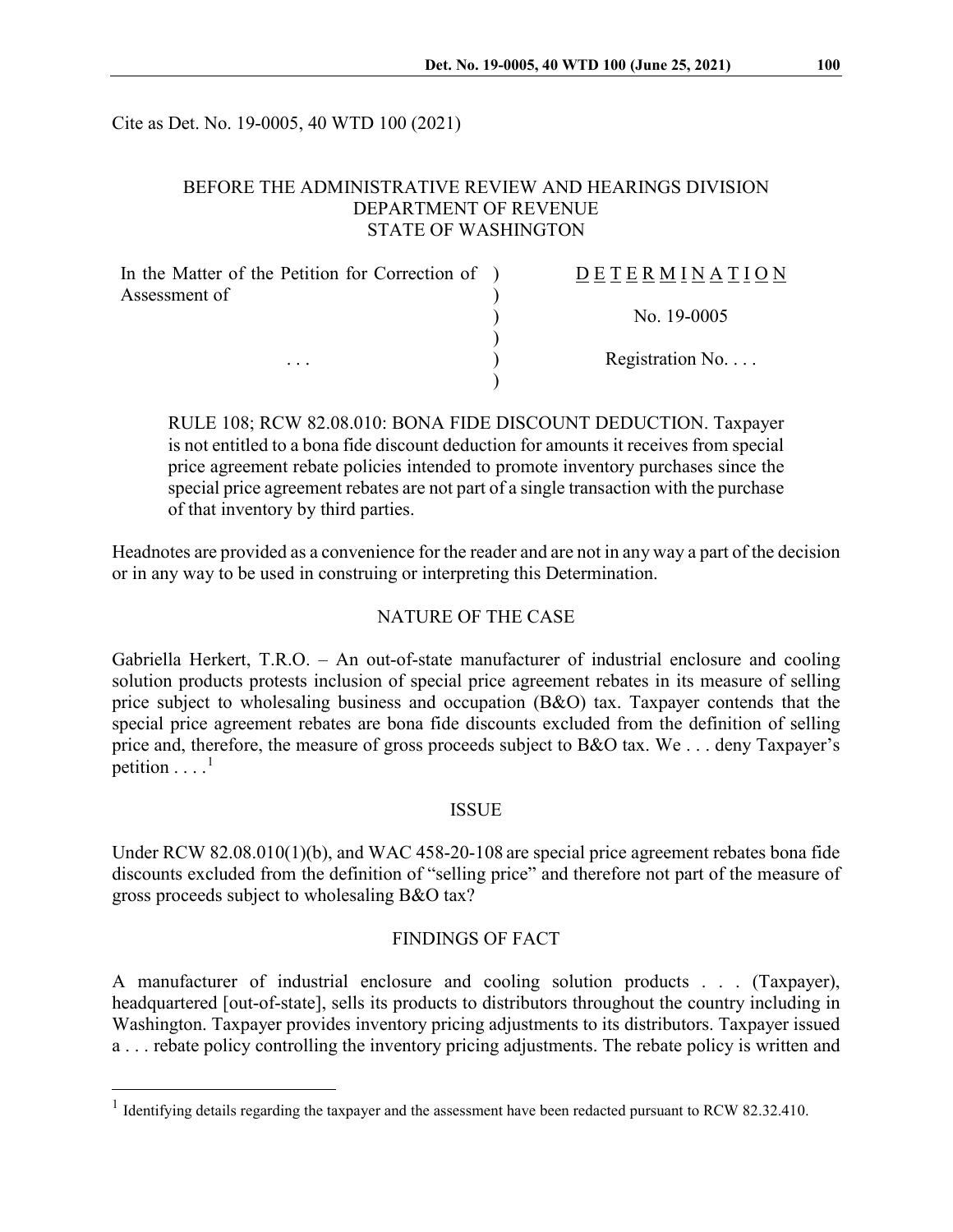controlled solely by Taxpayer and may be changed at any time without the approval or participation of distributors. Taxpayer may alter the amount of the rebate at any time. Any change to the amount of the rebate means that Taxpayer's products held by distributors in inventory are no longer subject to the rebate amounts included in the . . . rebate policy at the time distributors purchased such inventory from Taxpayer.

Taxpayer contends that the [rebate policy] is designed to allow it to adjust distributor pricing when necessary to account for subsequent competitive market conditions.<sup>[2](#page-1-0)</sup> Taxpayer concedes that while in most cases the ultimate amount of the discount is not determined until the distributor subsequently sells to its customers, the existence of the [rebate policy] is known and relied upon by distributors at the time of purchase from Taxpayer.<sup>[3](#page-1-1)</sup> Taxpayer also concedes that while it may make payments under the [rebate policy] to distributors, those distributors are free to price their products independently. As a result, Taxpayer is not actually adjusting distributor pricing by making payments under the [rebate policy].

. . . .

Distributors must provide information and documentation to Taxpayer to receive payment. Distributors have no other obligation to perform services, including marketing services, to qualify for the [rebate] payments. Taxpayer reviews rebate requests to determine if they "align with the product scope, timing, and other parameters of the [specific rebate policy]."[4](#page-1-2) Taxpayer's distributors are entitled to the [rebate] amount included in Taxpayer's [rebate policy] program on the date that the distributor sells to the end user.<sup>[5](#page-1-3)</sup>

Distributors hold inventory of Taxpayer's products for sale to third parties . . . . For products held in inventory, the distributor does not know the amount of the [rebate] for the products until it sells to an end user at a later date. The [rebate] amount listed by Taxpayer on the date a distributor purchases for inventory can change before the distributor sells to a third party . . . . Taxpayer pays the rebate directly to distributors.

The Department of Revenue's Audit Division (Audit) reviewed Taxpayer's books and records from January 1, 2013, through December 31, 2016. The Department issued an assessment to Taxpayer in the amount of  $\$\ldots$  <sup>[6](#page-1-4)</sup> The assessment is the result of Audit not treating payments made under Taxpayer's [rebate policy] as bona fide discounts from the sales price offered to distributors purchasing products from Taxpayer. Taxpayer timely requested review of the assessment.

<span id="page-1-0"></span> <sup>2</sup> Petition, p. 4.

<sup>3</sup> *Id.*

<span id="page-1-2"></span><span id="page-1-1"></span> $<sup>4</sup>$ ...</sup>

<span id="page-1-3"></span><sup>5</sup> *Id.*

<span id="page-1-4"></span> $6$  Document No. . . . includes  $\$\dots$  in wholesaling B&O tax,  $\$\dots$  in interest, and  $\$\dots$  in a substantial underpayment penalty.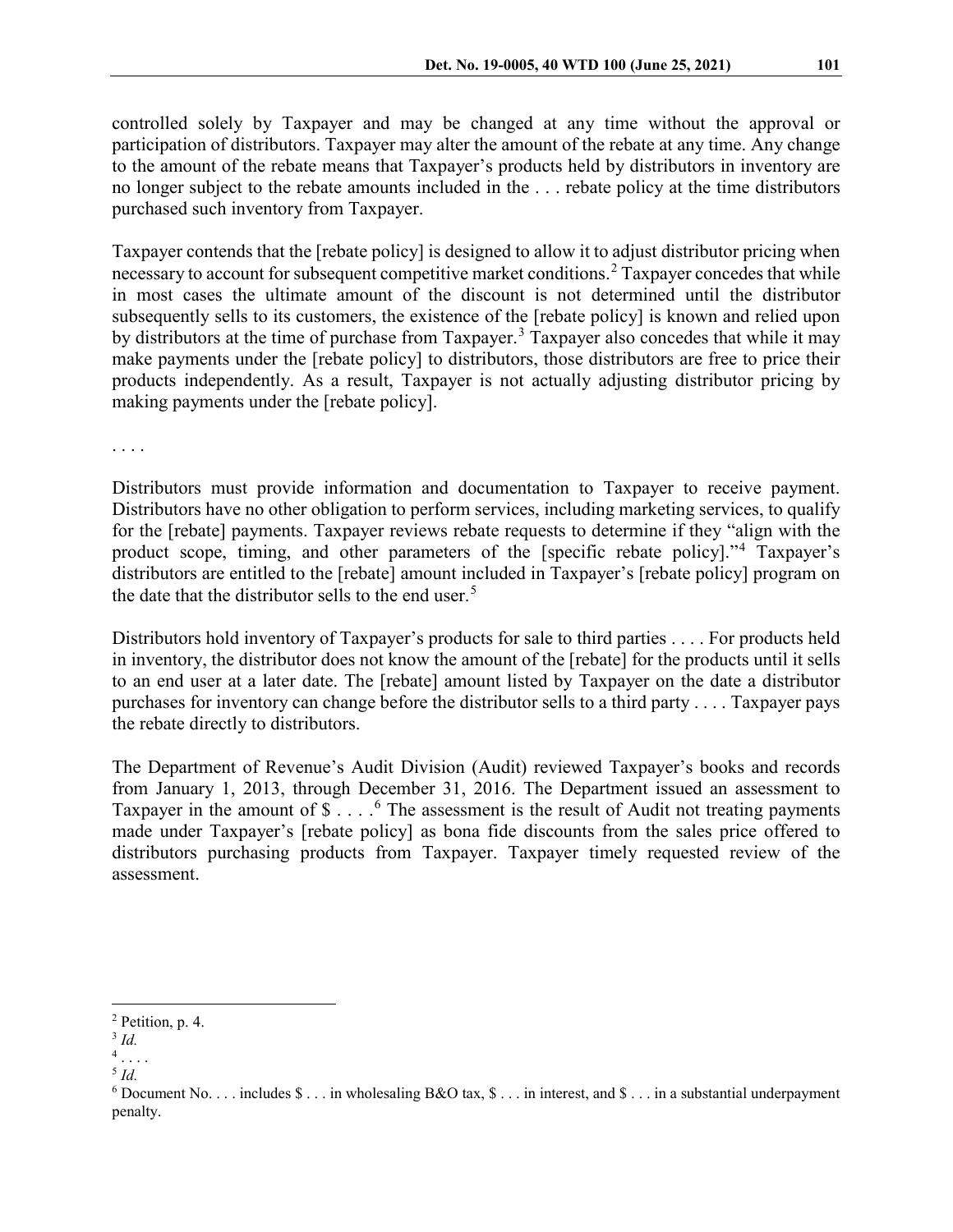Washington State imposes a B&O tax upon every person that has a substantial nexus with this state for the act or privilege of engaging in business activities. RCW 82.04.220(1). Washington imposes the B&O tax on various tax classifications, including making retail sales under RCW 82.04.250 and wholesale sales under RCW 82.04.270. A "wholesale sale" is defined as "any sale, which is not a sale at retail." RCW 82.04.060(1). The wholesaling B&O tax is imposed on the "gross proceeds of sales." RCW 82.04.270.

"Gross proceeds of sales" is defined as the following:

[T]he value proceeding or accruing from the sale of tangible personal property, . . . and/or for other services rendered, without any deduction on account of the cost of property sold, the cost of materials used, labor costs, interest, discount paid, delivery costs, taxes, or any other expense whatsoever paid or accrued . . . .

RCW 82.04.070.

RCW 82.08.010(1)(b) exclude [s] from the [definition of] selling price any "[d] iscounts, including cash, term, or coupons that are not reimbursed by a third party that are allowed by a seller and taken by a purchaser on a sale."

WAC 458-20-108 (Rule 108) is the Department's administrative rule that addresses discounts and allows for a B&O tax deduction for bona fide discounts. Rule 108 explains the criteria for bona fide discounts, as follows:

(7) **Bona fide discounts.** When a sale is made subject to cash or trade discount, the gross proceeds actually derived from the selling price are determined by the transaction as finally completed. A sale is made subject to a discount when the sales price is reduced under terms known to the buyer and seller at the time of the sale, and the price reduction occurs at the time of the sale or within a time agreed and understood by the parties at the time of the sale. . . .

(Emphasis provided.) Rule 108(7) clarifies that a "bona fide discount" is one whose terms are contemplated at the time of sale, and applies at time of sale or within a time as determined by both parties. Therefore, under Rule 108, in order to be a bona fide discount not included in gross proceeds from sales, the discount must be part of a single transaction.

We note that, in general, "[t]axation is the rule and exemption is the exception." *[Budget Rent–A–](https://1.next.westlaw.com/Link/Document/FullText?findType=Y&serNum=1972125431&pubNum=661&originatingDoc=I8c3102ebf53e11d98ac8f235252e36df&refType=RP&originationContext=document&transitionType=DocumentItem&contextData=(sc.Search)) Car,* [81 Wn.2d 171, 174, 500 P.2d 764 \(1972\).](https://1.next.westlaw.com/Link/Document/FullText?findType=Y&serNum=1972125431&pubNum=661&originatingDoc=I8c3102ebf53e11d98ac8f235252e36df&refType=RP&originationContext=document&transitionType=DocumentItem&contextData=(sc.Search)) "The taxpayer has the burden of establishing eligibility for an exemption." *Stroh Brewing Co. v. Dep't of Revenue*, 104 Wash. App. 235, 240, 15 P.3d 692 (2001).

"Selling price" or "sales price" does not include discounts, including cash, term, or coupons that are not reimbursed by a third party that are allowed by a seller and taken by a purchaser on a sale.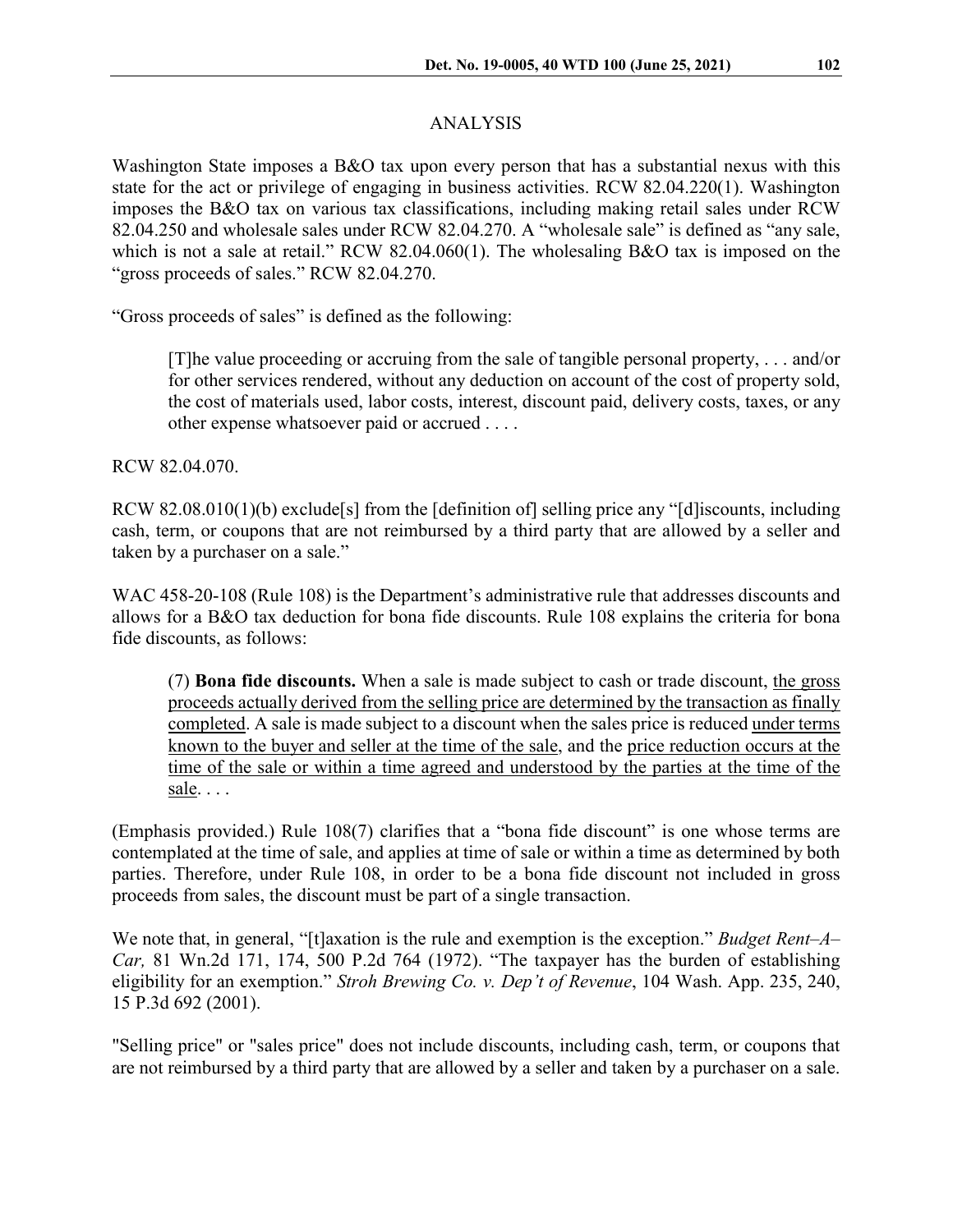RCW 82.08.010(1)(b). Taxpayer asserts that the [rebate policy] payments are bona fide discounts that are not subject to B&O tax pursuant to RCW 82.08.010(1)(b) and Rule 108(7).We disagree.

For any discount to be deductible from the measure of B&O tax pursuant to Rule 108, whether it is called a cash discount, trade discount, volume discount, or bears another name, the underlying sale must have the characteristics of a single transaction, i.e., a contract of sale that is expressly made "subject to" the discount at the time of sale. *See* Rule 108(7). Rule 108(7) indicates that for purposes of calculating the gross proceeds of a sale, we look to the transaction when it is "finally completed." This implies that a bona fide discount is a discount that is part of an original contract of sale whose terms are contemplated by both parties at the time of sale, and one that takes effect at the time of sale, or at a different time contemplated and specified by both parties.

The Washington State Supreme Court in *Steven Klein, Inc. v. Dep't of Revenue*, 183 Wn.2d 889, 357 P.3d 59 (2015) considered bona fide discounts. In *Klein*, the Court held that "dealer cash," which is an incentive program where manufacturers make payments to car dealerships on each car sale made during a specified period of time, does not constitute a bona fide discount. *Id.* at 901. The Court indicated that dealer cash payments are not bona fide discounts to the wholesale purchase price of vehicles because Klein did not purchase the vehicles from the manufacturer **subject to** the dealer cash savings. *Id*. The Court explained its rationale as follows:

[D]ealer cash payments are not necessarily quantified or even knowable at the time Klein Honda purchases vehicles from Honda, and the invoices for cars do not list amounts for dealer cash savings. Also, Klein Honda is not automatically entitled to dealer cash when it purchases vehicles at wholesale; rather, Klein Honda must earn dealer cash by accepting Honda's conditional offer and complying with various terms and conditions. Klein Honda could sell a car eligible for dealer cash but not earn dealer cash depending on the timing and the manner in which it sold the car.

## *Id.*

. . . .

Like the taxpayer in *Klein*, Taxpayer has not demonstrated that most of its sales to distributors were "subject to" the later payments from the [rebate policy]. Taxpayer conceded in its petition that in most cases the ultimate amount of the discount/rebate is not determined until the distributor subsequently sells to its customers. Like the dealer cash in *Klein,* [rebate policy] payments to distributors "are not necessarily quantified or even knowable" at the time distributors purchase products from Taxpayer. *See Klein*, 183 Wn.2d at 901. As such, the selling price does not include the [rebate policy] payments made at a later time as bona fide discounts.

. . . .

[W]e deny Taxpayer's petition.